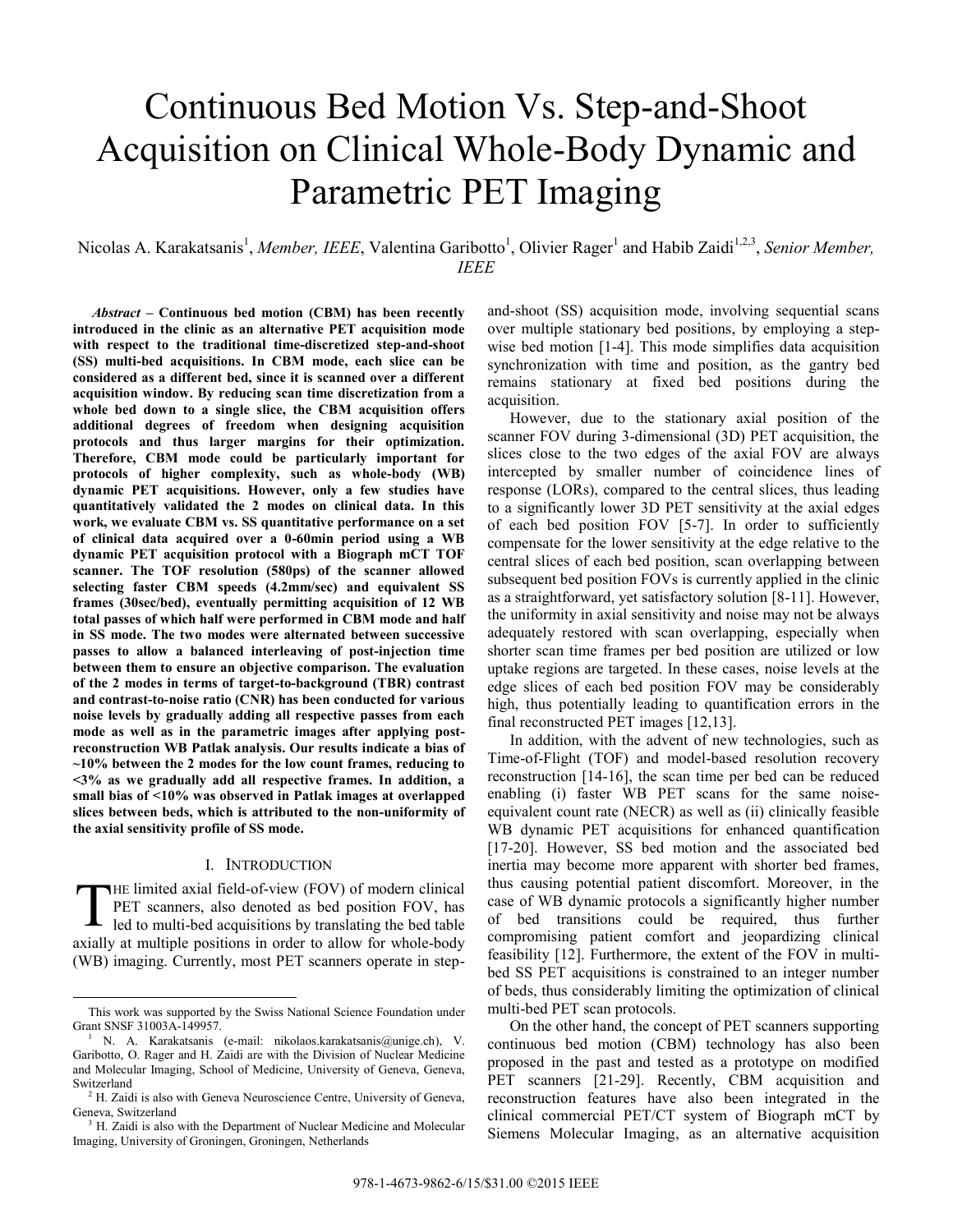mode [30-34]. Contrary to the traditional time-discretized SS multi-bed acquisitions, the bed gantry in CBM mode moves continuously over all transaxial slices while acquiring data [34]. Effectively, each slice can be now considered as a different bed position, since it is scanned over a different time acquisition window or frame. By reducing scan time discretization from a whole bed position down to a single transaxial slice, CBM acquisitions can offer additional degrees of freedom and thus larger margins of optimization when designing acquisition protocols of extended or WB FOVs. These benefits could considerably increase for dynamic PET protocols of extended axial FOVs, as they involve multiple passes [12]. Currently, only a few studies have quantitatively validated the two modes [34-36]. They have been limited to single-pass WB clinical studies, where comparison objectiveness can be compromised as the complete dataset from each mode must be acquired separately, leading to  $\sim$ 15-20min time shifts of the acquisition window between SS and CBM data.

In this study, we quantitatively investigate the novel clinical application of CBM vs. SS acquisitions for our proposed WB dynamic PET scan protocol [12]. Furthermore, a WB parametric imaging framework has been developed capable of utilizing time information from the dynamic CBM WB PET data. For that purpose, a previously proposed postreconstruction statistical regression framework has been adapted from a bed-by-bed to a more finely sampled slice-byslice temporal data graphical analysis [13]. In addition, we exploit the convenience of multiple dynamic WB scan protocols to alternately perform short SS and CBM WB passes in order to uniquely acquire a more uniform and time-balanced dataset that would allow less time-dependent and, thus, more objective comparative clinical evaluations between the two scan modes.

## II. METHODS AND MATERIALS

## *A. Continuous bed motion vs. step-and-shoot acquisition mode*

In CBM mode, each transaxial slice, here denoted simply as a slice, of the imaging subject can be scanned at all possible axial positions of the scanner FOV as the gantry bed continuously moves across all slices and along the axial direction [34]. As a result, the scanner sensitivity profile can be uniform across any subset of axial FOV slices for which the bed speed remains constant, except from the axial slices close to the two edges of the entire WB imaging FOV (Fig. 1c). In addition, in the case of a constant bed speed, the timesensitivity profile, i.e. the number of counts vs. scan time, for each slice is also identical. Therefore, the blue area under the curves (AUCs) in Fig. 1d, that quantify the total number of counts or sensitivity, remains the same for all slices, except those close to the 2 edges of the WB FOV (not shown here).

On the contrary, with SS mode the axial sensitivity drops at the two edges of each bed position, not just at the 2 edges of the entire WB FOV and, thus, overlapping is necessary to restore sensitivity (Fig. 1a), though noise may still remain relatively higher for the overlapped slices. As the bed remains

stationary at each axial position during acquisition, the timesensitivity profile is characterized by a rectangular shape of a constant number of counts (Fig. 1b). However, the height of the profile, i.e. the number of counts or sensitivity, may vary considerably between the central and edge slices of each bed position (not shown here).

In Fig. 1 we assumed a uniform source distribution across the axial dimension and studied the respective axial sensitivity distribution if the motion speed of the bed remains constant. However, in reality the activity source distribution in a human WB PET scan may vary considerably along the axial direction depending primarily on the tracer kinetics, the amount of administered tracer dosage and the patient body type. As a result, the relative composition of prompt counts in trues, randoms and scatter may also be affected significantly, causing significant variations, between adjacent beds or even axial slices, in the noise equivalent count rate (NECR) of the raw projection data and the signal-to-noise ratio (SNR) of the results [37,38]. If this effect is not taken into account, the WB images may suffer from significant noise fluctuation between the slices, potentially degrading lesion detectability and quantitative evaluations. Previously, various optimization strategies had been proposed to regulate both the administered amount of tracer dosage and the scan time per bed position in SS acquisition modes in an attempt to achieve a maximal and at the same time uniform average NECR performance across all beds of the WB FOV [39-44]. However, these approaches are not sufficient to compensate for any sensitivity nonuniformities between adjacent slices of the same bed, due to the inherent limitations of SS acquisition modes.

Nevertheless, CBM mode offers the unique capability to further improve axial uniformity in the sensitivity profile by adjusting the axial bed speed profile over different subset of slices. This type of acquisition protocol optimization can be driven by a noise-related quantitative criterion such that a apriori noise-equivalent count rate (NECR) axial distribution or other CT-guided estimates of emission data noise. The information from the CT or MRI scan on hybrid PET/CT or PET/MR acquisition protocols could allow a rough yet sufficient approximation of the noise estimates on a slice-byslice basis. Then, the gantry bed/table could be programmed to move faster across any particular set of slices associated with overall higher NECR scores and slower over the rest of the slices of the WB imaging FOV. Thus, with CBM technology a higher degree of noise uniformity may be achieved across the entire axial FOV of a WB PET scan.

In addition, unlike SS mode where all non-overlapped slices of every bed are simultaneously acquired at the same time window (Fig. 1b), in CBM mode any 2 successive slices are scanned in temporally shifted acquisition time windows (Fig. 1d). As a result, in CBM scans a unique time stamp should be assigned not to the data of the entire bed position, as was the case with SS mode, but to the data of each slice.

Furthermore, CBM allows for more flexible sizes of the extended axial FOV in terms of integer number of slices, as opposed to integer number of beds, thus replacing the concept of multi-bed imaging in SS acquisitions with that of "multislice" imaging in CBM mode. Furthermore, after completion of a CBM acquisition, any shifted limited axial FOV position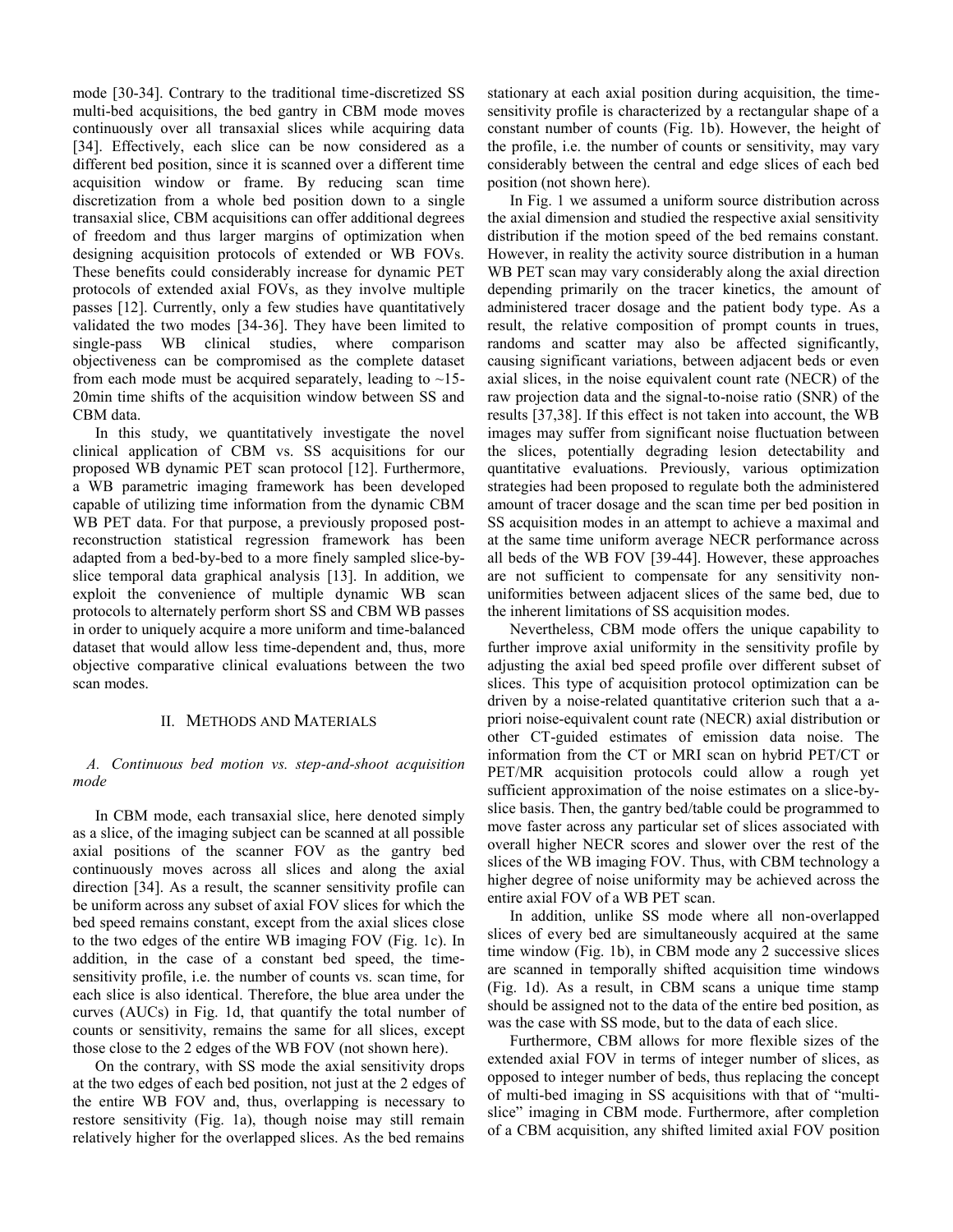within the extended FOV can be selected to retrieve the raw data, bin the corresponding sinogram and reconstruct the images at the particular axial location. Thus, unlike SS mode where bed positions are fixed, CBM allows for customized 3D PET reconstructions directly from user-defined bed FOV positions. This CBM feature could be further exploited to synthesize a dynamic set of 3D sinograms corresponding to overlapped axial FOVs between different dynamic extended CBM acquisitions of the same patient. Thus, a direct 4D reconstruction from different dynamic CBM scans of the same subject could become possible, provided a common axial FOV overlap exists between the CBM passes. Previously proposed conventional direct 4D WB parametric reconstruction algorithms [45-49] could be accordingly modified for that purpose.



**Fig. 1** (1st column): Illustration of the axial sensitivity profile across all slices of an extended axial FOV for (a) SS and (c) CBM modes. (2<sup>nd</sup> column): Sensitivity profile of particular axial FOV slices vs. scan time for (b) a central slice with SS mode and (d) central and the two edge slices with CBM mode of a slices set corresponding to bed position 2. The two edge slices at (d) are denoted as "first" and "last", according to the time order with which they were scanned.

# *B. Utilization of time information of dynamic WB CBM PET data*

One of the major differences between SS and CBM mode is their different synchronization schemes between data acquisition and scan time. In SS mode, all non-overlapped bed slices are acquired at the same time window, while a weighted average time is assigned for the overlapped slices [1-4]. On the contrary, in CBM mode each slice has been scanned at a unique average time relative to injection, accurately determined by the slice axial position and the bed speed profile [34].

As a result, if we assume similar kinetics across a certain region extending over a few neighboring slices, with CBM mode we could, unlike SS case, potentially acquire multiple time samples of that region's time activity curve (TAC) at every single frame by utilizing measurements from voxels of the same region but across a group of neighboring slices of that frame. This capability is demonstrated in Fig. 2 for bed frame 3 of an early pass (pass #1) where the activity is expected to change relatively faster and thus a higher temporal frequency could be useful. The top chart demonstrates the time flow of the dynamic WB acquisition protocol, while the

two charts at the bottom present the detailed scan time flow for all 109 slices of bed 3 from pass 1 to illustrate the potential differences in temporal sampling rates between CBM (left) and SS (right) acquisition modes, assuming the same TAC for a few neighboring slices.



Fig.  $2(1<sup>st</sup> row)$ : Simulated example of dynamic WB PET acquisition time flow chart of a hypothetical input function and region TAC extending over all dynamic WB passes. (2nd row): Detailed chart of activity vs. scan time for all 109 slices of bed 3 from WB pass 1, for CBM (left) and SS (right) mode. In CBM mode, each slice is scanned at a different time window, resulting in potentially higher number of temporal samples for the input function and regional TACs, assuming the same TAC for a set of adjacent slices. In SS mode, all bed slices are scanned simultaneously at a stationary bed position, thus only one temporal sample can be obtained.

# *C. Alternating SS and CBM dynamic WB acquisition PET protocol*

In this work, we performed a comparative evaluation of CBM vs. SS quantitative performance on a set of clinical FDG PET data using a WB dynamic protocol on a Siemens Biograph mCT Flow TOF scanner with both SS and CBM capabilities [16,34]. The higher sensitivity achieved with the mCT TOF resolution of 580ps [16] allowed for faster constant bed motion (4.2mm/sec) and count-equivalent SS frames (30sec/bed) [34], thus permitting acquisition of 12 WB (6 beds) passes (10-60min p.i.), of which half were performed in SS, including the first pass, and half in CBM mode, by alternating the two modes successively to allow a balanced interleaving of time between them (Fig. 3).

Both types of WB passes were completed at the same time and according to our previously proposed WB dynamic PET acquisition protocol adapted for the mCT TOF PET scanner. The utilization of fast  $(\sim 3$ min each) and alternating SS and CBM WB passes is expected to minimize any major temporal effects between successive passes, due to physiological uptake variations, and enable objective comparisons between SS and CBM modes from a single clinical scan.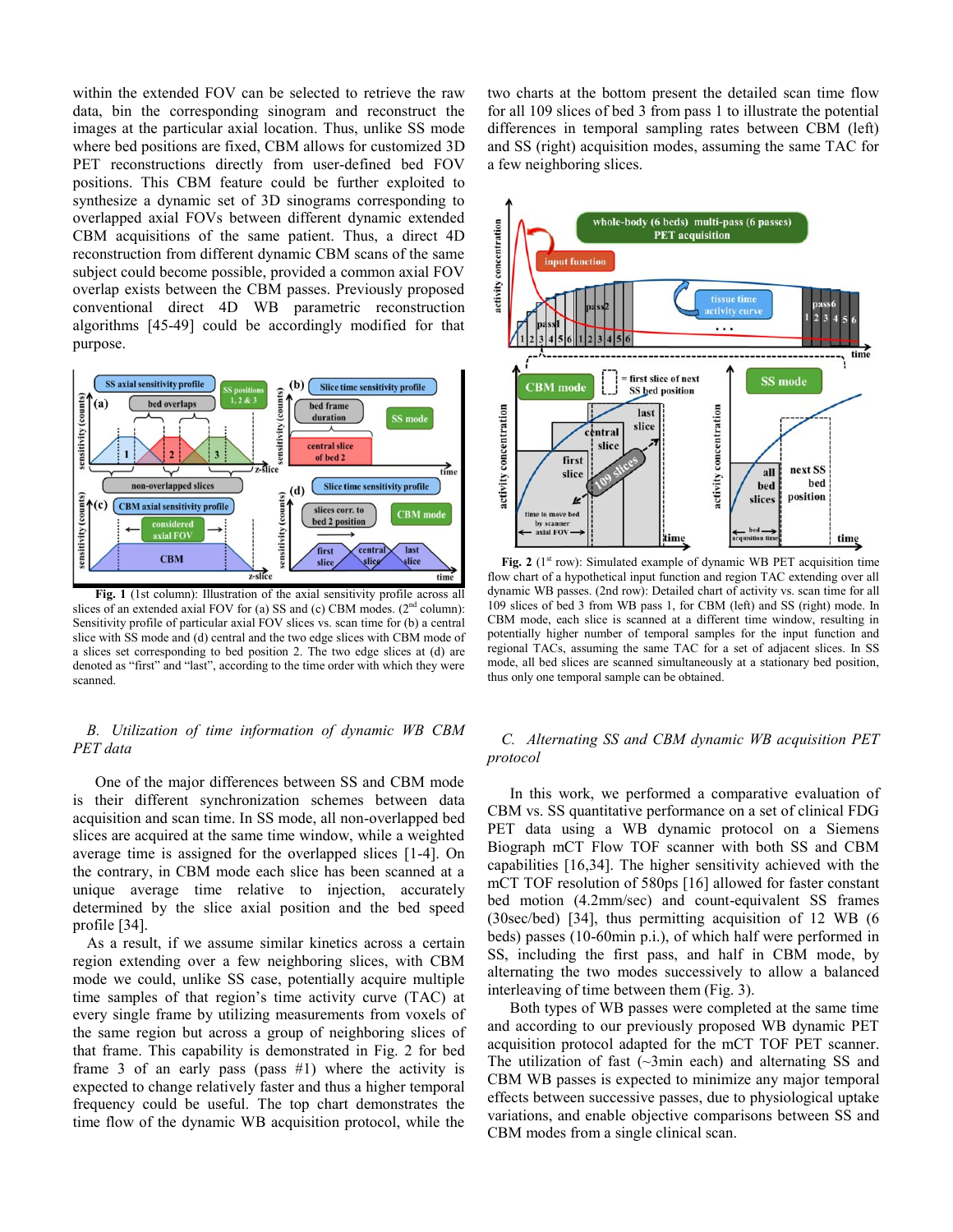The comparative evaluation was performed on both static SUV PET and parametric WB images. In particular, the data from the last 3 dynamic WB passes of each scan mode, when FDG TACs are expected to be less time-variable, were added to synthesize PET images of lower noise. The specific set of frames was selected, as FDG TACs are expected to be less time-variable during that period and with higher uptake at the regions of interest. Besides, that period corresponded to post 60min time windows, thus better matching with the standard SUV acquisition window for FDG PET scans.

In addition, WB tracer uptake rate  $(K_i)$  images were produced by employing standard and generalized Patlak analysis (sPatlak & gPatlak) [50-53]. In order to further minimize the acquisition time window effect on WB  $K_i$ images, as observed in a previous study [54], Patlak analysis was applied on 3 different sets of passes, that were selected such that they correspond to time windows of equal duration and with a minimal time shift between them: (i) the first 5 SS frames (SS passes 1-5), (ii) the first 5 CBM frames (CBM passes 1-5) and (iii) the last 5 SS frames (SS passes 2-6).



**Fig. 3** Dynamic WB PET protocol with alternating scheme between SS (first) and CBM passes and generation of WB Patlak images from the two datasets.

## III. RESULTS AND DISCUSSION

The qualitative comparison of the reconstructed clinical images in Figs. 4 and 5 suggest relatively small overall difference or bias (~10%) between SS and CBM modes for the last dynamic passes, reducing to  $\langle 3\% \rangle$  as we add the last 3 respective frames. Thus, we observe overall small differences that tend to become negligible at lower noise levels.



**Fig. 4** Qualitative evaluation of  $(1<sup>st</sup> row)$  SS vs.  $(2<sup>nd</sup> row)$  CBM WB dynamic PET and of gPatlak  $K_i$  clinical images. Comparisons with CT and SUV images.

In addition, our quantitative results in (s/g)Patlak WB images for the 2 displayed neighboring high uptake regions located at a bed overlap (Fig. 5) indicate a difference of less than 10% in target-to-background (TBR) contrast and contrast-to-noise ratio (CNRs) scores between the 3 evaluated time windows (Fig. 6).



**Fig. 5** Qualitative evaluation of WB ( $1<sup>st</sup>$  row) sPatlak and gPatlak ( $2<sup>nd</sup>$  row) *Ki* images when 3 different 5-pass sets are employed.



**Fig. 6** TBR and CNR quantitative analysis over the 2 neighboring high *Ki* target regions displayed in Fig. 5.

Moreover, *Ki* TBR and CNR scores were systematically reduced at the latest time window (SS Frames 2-6) for both Patlak methods but with larger reduction in the case of sPatlak, suggesting that the differences can be partially attributed to the previously observed underestimation of *Ki* TBR and CNR at later windows, especially in the case of sPatlak images due to lack of modeling of FDG uptake reversibility [52-54]. Furthermore, very small TBR and CNR differences were found between the two earliest time windows (SS frames 1-5 vs. CBM frames 1-5), compared to the respective differences between the latest 2 windows (CBM frames 1-5 vs. SS frames 2-6). By taking into account that TBR and CNR are expected to be underestimated linearly with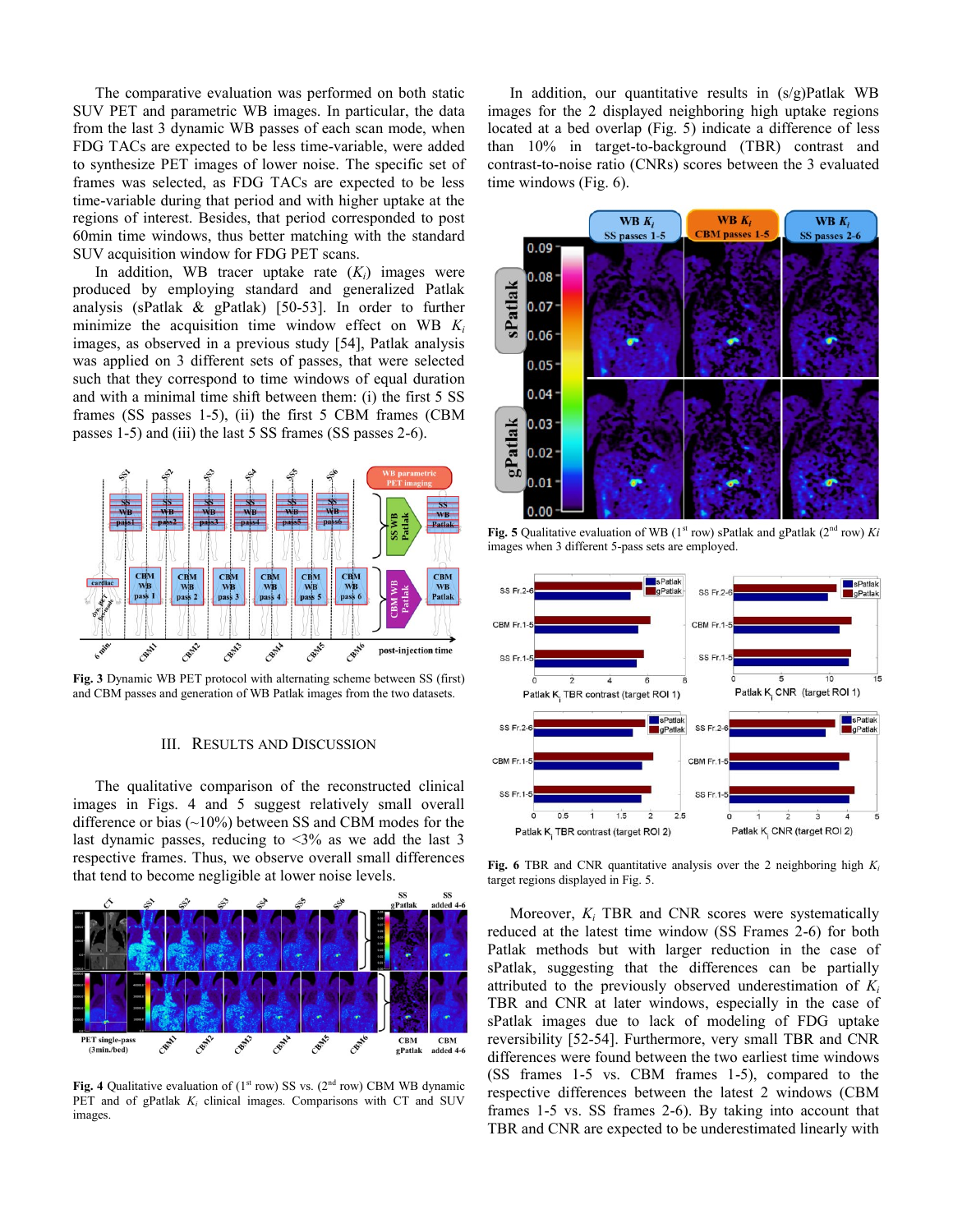the shift of the acquisition time windows to later periods, the previous non-linear decrease of TBR and CNR metrics could be attributed to TBR and CNR enhancements for CBM mode, compared to SS. In addition, the measured differences correspond to a high uptake region situated over a range of overlapped slices, where the differences between SS and CBM mode are expected to be particularly observed. Finally, generalized Patlak was less sensitive to both the choice of acquisition mode and time window, thus demonstrating a higher quantitative value.

## IV. CONCLUSIONS AND FUTURE STUDIES

In this study, we successfully utilized the unique properties of a validated dynamic WB PET acquisition protocol to objectively compare the performance of SS and CBM acquisition modes on a single patient scan both on SUV and Patlak *Ki* images. The temporal and balanced interleaving of the two scan modes between successive WB passes of the same dynamic WB scan minimized any non-negligible temporal effects that could hamper the objective evaluation of the quantitative TBR and CNR metrics. Moreover, a postreconstruction generalized Patlak analysis framework was developed to properly handle the novel time-sensitivity profiles of CBM acquisitions.

Furthermore, the quantitative analysis on dynamic PET images for a high uptake region located at an overlapped region between two successive beds, demonstrated an enhanced TBR and CNR performance for the CBM mode but with differences becoming negligible at lower noise levels. Similar analysis on (s/g)Patlak Ki images suggested the same superiority for CBM mode, but with more apparent differences in the case of sPatlak method. Overall, our results suggest applying CBM over SS acquisitions, when possible and demonstrated the clinical feasibility and benefits of WB dynamic CBM acquisitions and parametric imaging analysis.

In the future, we plan to expand the validation methods to more patients and further investigate the effects of dynamic WB CBM acquisition in direct 4D WB parametric reconstruction algorithms and in combination with methods to synthesize SUV from 4D PET data [55] and infer early input function measurements from population-based methods [56,57].

#### V. ACKNOWLEDGMENTS

The authors would like to gratefully acknowledge support by the Swiss National Science Foundation under Grant SNSF 31003A-149957.

#### **REFERENCES**

[1] S. F. Schubert, S. Pajevic and R. E. Carson "Whole body PET using overlapped 3D acquisition and weighted image summation," IEEE Nucl Sc Symp Med Imag Conf (NSS/MIC), Anaheim, CA, p. 1285-1289, 1996

- [2] M. Dahlbom, P.D. Cutler, W.M. Digby, W.K. Luk, and J. Reed, "Characterization of sampling schemes for whole body PET imaging," IEEE Trans Nucl Sc, 41, p. 1571-1576, 1994
- [3] P.D. Cutler and M. Xu, "Strategies to improve 3D whole-body PET image reconstruction," Phys Med Biol, 41, p. 1453-1467, 1996
- [4] A. Chatziioannou and M. Dahlbom, "Study of the effects of whole body PET spatial sampling schemes on data SNR," IEEE Nucl Sc Symp Med Imag Conf (NSS/MIC), Anaheim, CA, p. 1295-1299, 1996
- [5] S. R. Cherry, M. Dahlbom and E. J. Hoffman, "3D PET using a conventional multislice tomograph without septa," J Comp Assist Tomogr, 15(4), p. 655-668, 1991
- [6] D. W. Townsend, A. Geissbühler, M. Defrise, E. J. Hoffman, T. J. Spinks, D. L. Bailey, M. C. Gilardi, and T. Jones, "Fully three dimensional reconstruction for a PET camera with retractable septa," IEEE Trans Med Imag, MI-10, p. 505-512, 1991
- [7] S. Pajevic, M.E. Daube-Witherspoon, S.L. Bacharach, and R.E. Carson, "Noise characteristics of 3D and 2D PET images," IEEE Trans Med Imag, 17(1), p. 9-23, 1998
- [8] P.E. Kinahan and J.G. Rogers, "Analytic three dimensional image reconstruction using all detected events," IEEE Trans Nucl Sci, 36, p. 964-968, 1989
- [9] S.R. Cherry, M. Dahlbom, and E.J. Hoffman, "Evaluation of a 3D reconstruction algorithm for multi-slice PET scanners," Phys Med Biol, 37, p. 779-790, 1992
- [10] P.E. Kinahan and J.S. Kairp, "Figures of merit for comparing reconstruction algorithms with a volume imaging PET scanner," Phys Med Biol, 39, p. 63 1-642, 1994
- [11] T.K. Lewellen, S.G. Kohlrriyer,R.S. Miyaoka, M.S. Kaplan, C.W. Steams, and S.E Schubert, "Investigation of the performance of the General Electric Advance positron emission tomograph in 3D mode," IEEE Trans Nucl Sci, 43, p. 2199-2206, 1996
- [12] N. A. Karakatsanis, M. A. Lodge, A. K. Tahari, Y. Zhou, R. L. Wahl and A. Rahmim, "Dynamic whole-body PET parametric imaging: I. Concept, acquisition protocol optimization and clinical application," Phys Med Biol, 58(20), p. 7391-7418, 2013
- [13] N. A. Karakatsanis, M. A. Lodge, Y. Zhou, R. L. Wahl and A. Rahmim, "Dynamic whole-body PET parametric imaging: II. Task-oriented statistical estimation," Phys. Med. Biol*.* 58(20), p. 7419-7445, 2013
- [14] J. S. Karp, S. Surti, M. E. Daube-Witherspoon and G. Muehllehner, "Benefit of time-of-flight in PET: experimental and clinical results," J. Nucl. Med., 49(3), p. 462-470, 2008
- [15] V. Y. Panin, F. Kehren, C. Michel and M. E. Casey "Fully 3-D PET reconstruction with system matrix derived from point source measurements," IEEE Trans. in Med. Imag., 25(7), p. 907-921, 2006
- [16] B. W. Jakoby, Y. Bercier, M. Conti, M. E. Casey, B. Bendriem and D. W. Townsend, "Physical and clinical performance of the mCT time-offlight PET/CT scanner," Phys Med Biol, 56(8), p. 2375-2389, 2011
- [17] N. A. Karakatsanis, M. A. Lodge, A. Rahmim, and H. Zaidi, "Introducing Time-of-Flight and Resolution Recovery Image Reconstruction to Clinical Whole-body PET Parametric Imaging," IEEE Nucl Sc Symp Med Imag Conf (NSS/MIC), Seattle, WA, 2014
- [18] A. Rahmim, and J. Tang, "Noise propagation in resolution modeled PET imaging and its impact on detectability," Phys Med Biol, 58(19), p. 6945-6968, 2013
- [19] S. Ashrafinia, N. Karakatsanis, H. Mohy-ud-Din, and A. Rahmim, "Towards continualized task-based resolution modeling in PET imaging. Proc. SPIE Med Imag: Phys Med Imag, 903327, 2014
- [20] S. Ashrafinia, H. Mohy-ud-Din, N. A. Karakatsanis, D. J. Kadrmas, and A. Rahmim, "Enhanced quantitative PET imaging utilizing adaptive partial resolution modeling," J Nucl Med, 55 (suppl. 1), p. 371, 2014
- [21] M Dahlbom, D C Yu, S R Cherry, A Chatziioannou and E J Hoffman, "Methods for improving image quality in whole body PET scanning." IEEE Trans Nucl Sc, 39(4), p. 1079-1083, 1992
- [22] S. R. Cherry, M. Dahlbom, and E.J. Hoffman, "High sensitivity, total body PET scanning using 3D data acquisition and reconstruction," IEEE Trans Nucl Sci, 39(4), p. 1088-1092, 1992
- [23] M. Dahlbom, A. Chatziioannou, and C. K. Hoh, "Resolution characterization of continuous axial sampling in whole body PET," IEEE Nucl Sc Symp Med Imag Conf (NSS/MIC), San Francisco, CA, 1995
- [24] M. A. Flower, K. Erlandsson, P. Collins, A. J. Reader, J. R. Symonds-Tayler, L. L. White, and R. J. Ott, "Spiral whole-body PET - Implementation and initial results," J Nucl Med, 40(5), p. 279, 1999